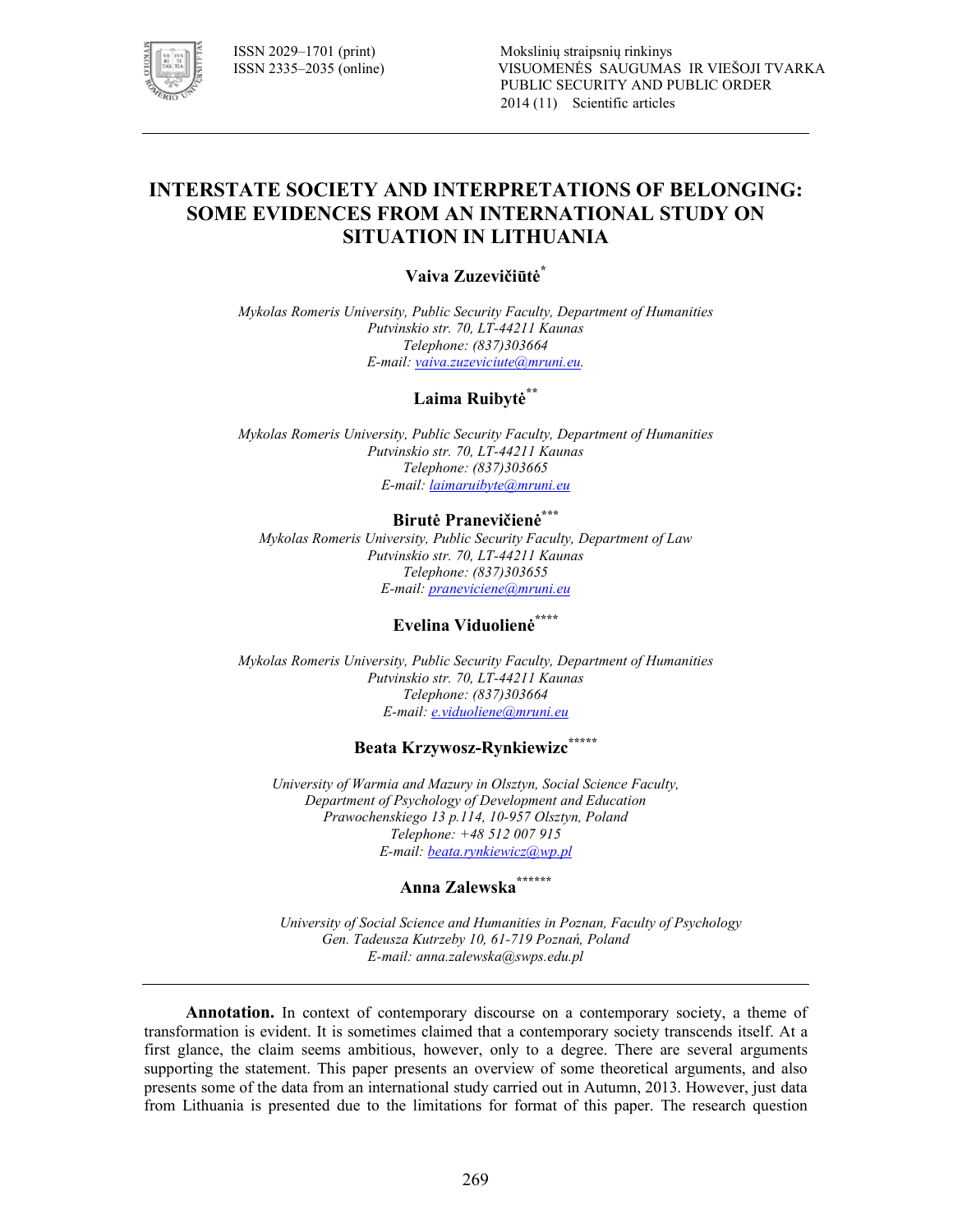

addressed in this paper is: what are the interpretations of people (in our case: young people) about their own feelings towards the state  $\sim$  or  $\sim$  more precisely  $\sim$  the territory they reside. Methods of critical of references analysis and a quantitative approach (survey) were employed for the development of the paper, also citizenship activity questionnaire was used for the study.

**Keywords:** active and passive citizenship activity, adolescents, interstate society, globalization.

#### **INTRODUCTION**

Contemporary society transcends itself as some of the theoreticians state. The claim seems ambitious, however, only to a degree. There are several arguments supporting the statement. Contemporary scholarly discourse analyses interstate society (Buzan, 2004), meta civilization (Butrime, Zuzeviciute, 2013), or the society that exists just because it sometimes invents for itself the binding forces (Wendt, 1999). European Union probably is the best and most exemplary mega-project (Zuzeviciute, Zviniene, 2011) aiming (and may be even moving) toward the entity that is conceptualized by authors as a set of states transcending themselves. It is **aimed** in this paper to present the theoretical ideas and data of the empiric research on the way young people conceptualize and interpret citizenship and themselves as citizens and their own belonging to a state in the context of contemporary globalized and inter-state society. The **research question** addressed in this paper is: what are the interpretations of people (in our case: young people) about their own feelings towards the state - or - more precisely  $-$  the territory they reside. **Participants:**  $351$  adolescents aged 10−18 years old participated in the study.

**Object**: young people' interpretations of the state  $\cdot$  or  $\cdot$  more precisely  $\cdot$  the territory they reside.

**Methods** of critical of references analysis and a **quantitative approach** (survey) were employed for the development of the paper, also citizenship activity questionnaire was used for the study. Only a part of the results, due to limitations of the paper, are presented in this paper. Conclusions connecting theoretical and analysis and empirical data are presented.

#### **INTERSTATE SOCIETY: FEATURES, MODELS AND PERSPECTIVES**

Contemporary society transcends itself. The claim seems ambitious, however, only to a degree. There are several arguments supporting the statement. Contemporary scholarly discourse analyses interstate society (Buzan, 2004), meta-civilization (Butrime, Zuzeviciute,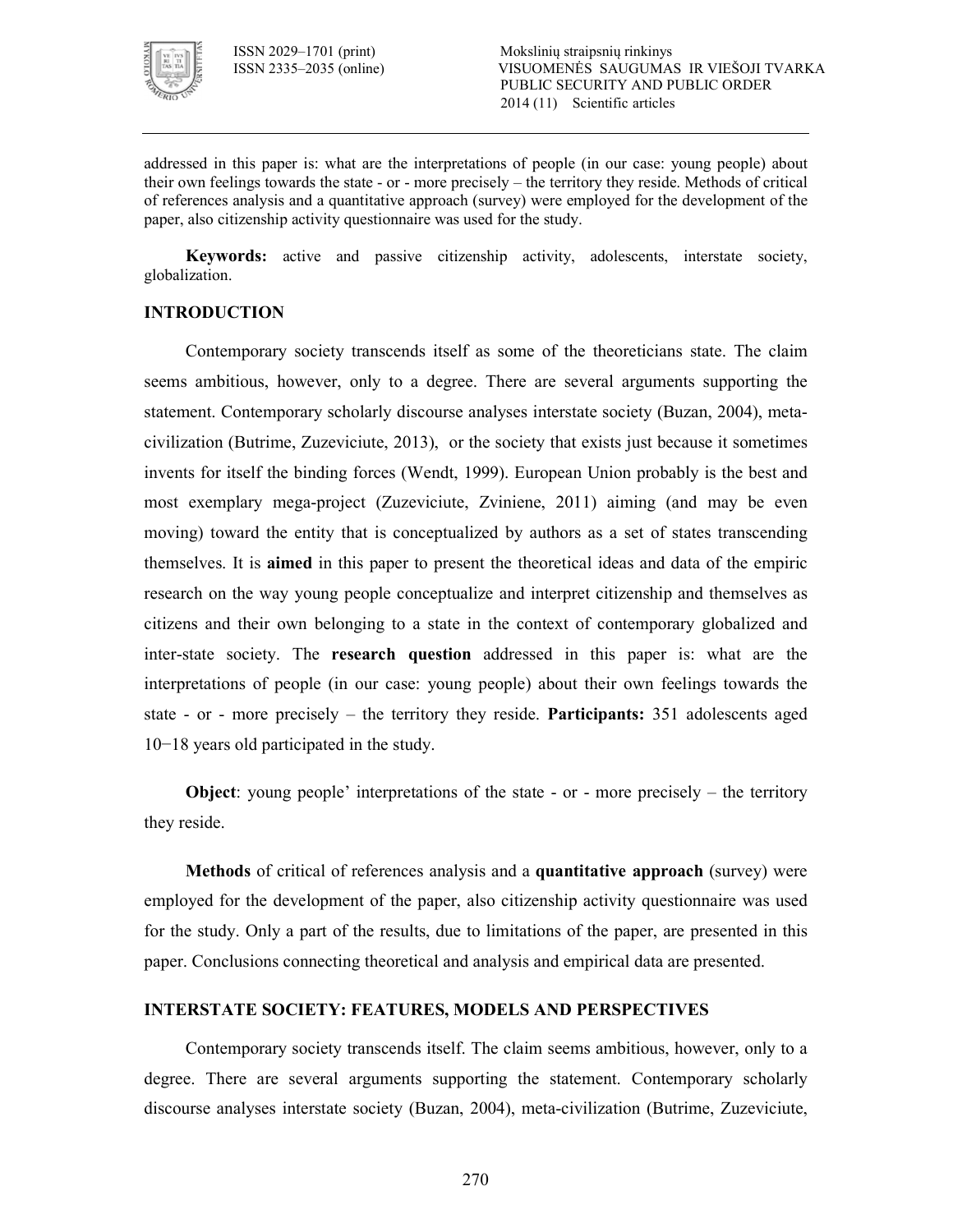

2013), or the society that exists just because it sometimes invents for itself the binding forces (Wendt, 1999). European Union probably is the best and most exemplary mega-project (Zuzeviciute, Zviniene, 2011) aiming (and may be even moving) toward the entity that is conceptualized by authors as a set of states transcending themselves. The features of such society (that incorporates societies within and beyond the states involved) are discussed actively during the last few decades, as are the features of the members of those societies.

For example, Buzan (2004) provides a model of interstate societies.

Moreover, the mentioned society also can be conceptualized as a kind of hierarchy with some orientations being similar to the ones that we all experienced; and with some orientations being in the vicinity of an ideal state of humankind.

At least five models are identified: power political; coexistence; cooperative; convergence; confederative.

Power political is being described as an international society that constantly faces conflicts and animosity; however, alliances are being created and diplomacy is used at least in order to ensure more or less effective economy and trade. This model does depict the situation we, the generation of post-cold war- witnessed and even experienced. Coexistence is characterized by a strong international law, strong and dependable diplomacy; those two factors are used to balance power among states in order to sustain status quo.

Cooperative model incorporates coexistence, however, some values are being shared and the states involved at least sometimes discuss about them and include them as a factor for decisions.

Convergence characterizes the model of interstate society which shares values and associates with them quite strongly; to a degree that enables generating similar institutions, similar power/governmental entities and similar procedures for their operation. These values include: respect for human rights; solidarity; reflected and conscious balance between the rights/duties of citizens and governments.

Confederative model is characterized by society that values solidarity to a degree that it actually acts on it in almost all if not majority of cases; moreover, the power/governmental institutions are so similar that they either operate together or - for the coordination purposesthe active and lively inter-governmental organizations are established.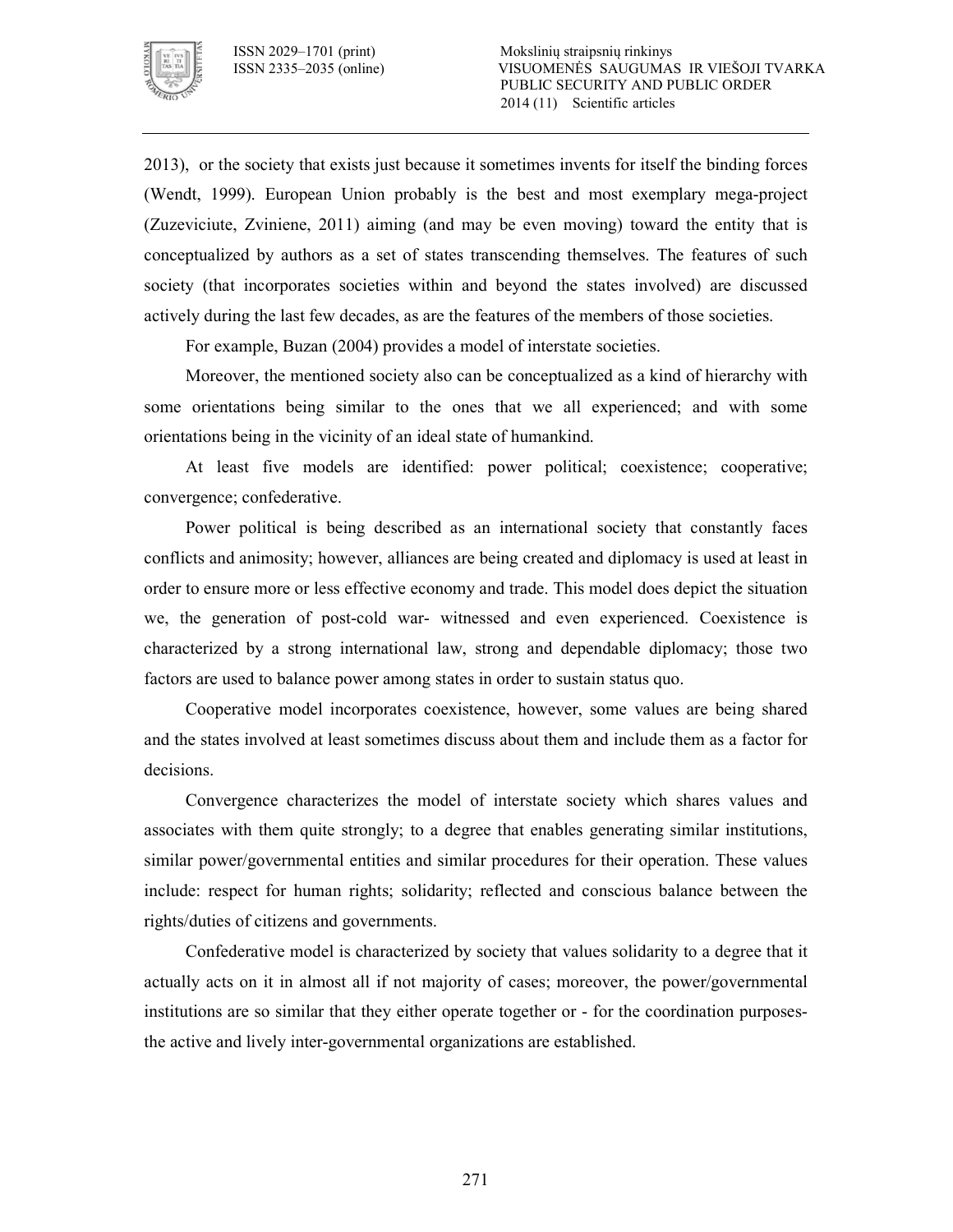

We may see that the European Union has some features of the last two models already, and, probably, we will witness - or may be even work towards - the further on process towards confederative interstate society.

And however, the recent developments – even if we sometimes think them to depict the peak development of societies – have a long and controversial history.

One of the examples of impressive historical roots for something we call as a feature of contemporary society is gobalisation. We should be aware that human history is a history of globalization. Though the term of 'globalisation' dominates scientific, political and economic discourse during these last decades, however, the phenomena itself has been an integral reality of our history since even our written memory. We started our journey in one continent, spread to other continents, some findings substantiate the claim that there were several waves of contemporary man` journeys across continents. Even if we focus on quite recent times: the last millennium, the incidents of globalization are evident in some cases. For example, first universities: Paris University  $(13<sup>th</sup>$  century), Torun university  $(15<sup>th</sup>$  century) are examples of extreme multi-culturist with people from all over countries and kingdoms of the time discussing professional issues and promoting their profession (Durkheim, 1977) (here from Zuzeviciute, Butrime, 2014). The reason why discourse on globalization became so dominant in contemporary world is twofold. **Firstly**, people today live longer than they have lived ever before. Advancements in science and technology enable citizens in at least a third of countries on planet to live a relatively healthy and rewarding life until mid 80ties. **Secondly**, these technologies to an impressive degree are based on information and communication technologies (in agriculture, industry, transport, medicine, every sector, in fact), also, because information and communication technologies are used for just the purpose that their title suggest: as a tool for exchange of information and organize communication. The exchange of information enables us both to **benefit from productive innovations** and to **identify faulty suggestions without delay of years**, decades or millennium (as in the case of the erroneous structure of Solar system) (here from Zuzeviciute, Tereseviciene, 2009).

Due to these factors, which are both based on advancements in science and technology, we, contemporary people:

Live longer than ever before and,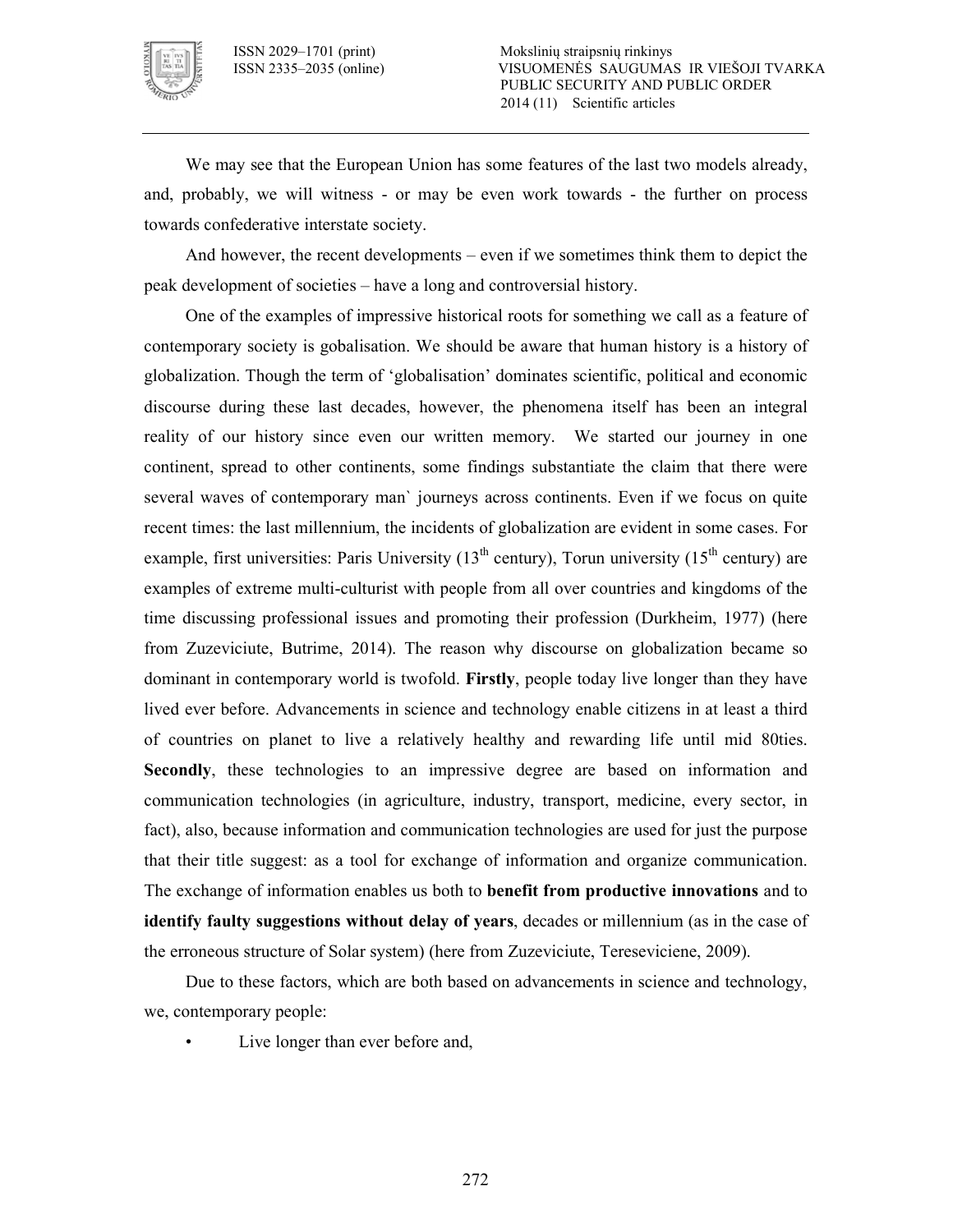

 $\ddot{\phantom{a}}$ 

We are exposed to the world and things that happen in every corners of the world, also participate in some of those events more intensively than ever before in our history.

Therefore, even if objectively globalization has always been a reality of a humankind, only in recent centuries subjectively people have both time and means to experience globalization and to participate in it intensively. Also, if earlier exposure to globalization was a privilege just for a few (for those in Medieval universities) or a disaster for quite many (for those who built grand churches, palaces and died under crumbling pillars), today exposure and participation **is a reality of almost any person in almost any country** (here from Zuzeviciute, Butrime, 2014). Therefore, with globalisation being both a historical and a contemporary state, we witness a new fact: "<…there has emerged a new awareness of the global social fact, that now more than perhaps ever before, people are **chronically mobile**  and routinely displaced, *inventing homes and homelands* in the absence of territorial, national bases – not in situ, but through memories of and claims on places that they can or will no longer inhabit" (Malkki, 1997).

Globalization affects peoples' lives in many states<sup>1</sup>; nevertheless, the ongoing changes do not alter the system of the hierarchy of the human needs: the most important needs of each person are needs for security and welfare.<sup>2</sup> As B.Buzan has observed, 'a notion of security is a lot easier applied to objects than individuals. For example, security of money at a bank is dependent on a specific threat of unsanctioned takeover or devaluation<sup>3</sup>. However, security of individuals cannot be defined as easily. Various values of individual importance (for example, life, health, status, wellbeing, freedom, private life) are difficult to restore, or, in case of loss, cannot be restored at all (life, bodily parts, status). Besides, "different aspects of individual security are often conflicting (crime prevention or limitation of civil rights) and restrained by distinction obstacles between objective and subjective assessments (real or imaginary threats? $)^{4}$ .

Society helps individuals and has to protect them, ensure their security in the broad sense; however, at the same time, the same society may become and becomes threatening to the individual. "The majority of threats arise due to the fact that individuals live in social

<sup>&</sup>lt;sup>1</sup> Sean Kay, "Globalization, Power, and Security, Security Dialogue, SAGE Publications, 2004 Vol. 35 (1), 10 p.

<sup>&</sup>lt;sup>2</sup> S.Greičius, B.Pranevičienė, Challenges to Lithuanian National Security, Visuomenės saugumas ir viešoji tvarka, 2010 (4), 31 p.

<sup>3</sup> Buzan, B. *Žmonės, valstybės ir baimė* [Individuals, the State and Fear]. Vilnius: Eugrimas, 1997, p. 69.

<sup>4</sup> Buzan, B. *Žmonės, valstybės ir baimė* [Individuals, the State and Fear]. Vilnius: Eugrimas, 1997, p. 70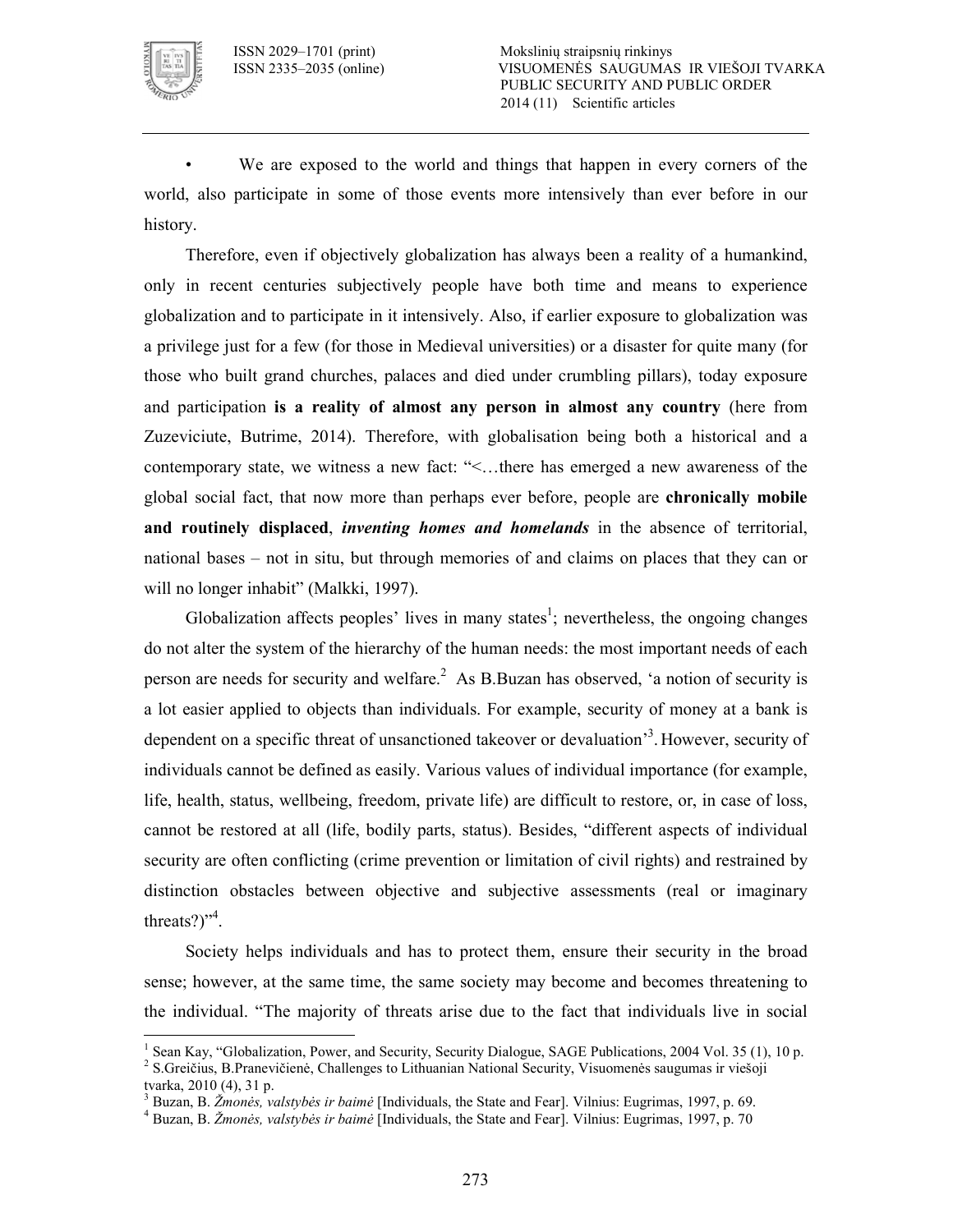

environment which generates certain social, economic and political pressure"<sup>5</sup>. Therefore, "the state at the same time is both a solution and source of security issues"<sup>6</sup>.

On the other hand in modern liberal society "citizenship is not an ethnic, blood and soil concept but a more abstract political idea – implying equal legal, political and social rights (and duties) for people inhabiting a given national space" (Goodhart, 2004) This new reality requires rethink the meaning and practice of citizenship education in light of what belonging and citizenship mean for young people in today's world (ElHaj,2009). Changing models of society (its transformation into interstate one), and the ever increasing experience of globalisation, leads to several issues, worth discussing. In this paper, however, only one dimension is analysed to a greater depth: the subjective interpretations of people (in our case: young people) about their own feelings towards the state  $\overline{\phantom{a}}$  or-more precisely  $\overline{\phantom{a}}$  the territory they reside. Which of the interpretations are traditional? What new tendencies are evident? These issues were tackled by the international team led by prof. Beata Krzywosz-Rynkiewizc (Poland). The team carried out study in autumn 2013, No. CiCeA/ResearchGrant/2014 (Children's Identity & Citizenship European Associasion). Special gratitude go to Ms. Giedre Tamoliune (Vytautas Magnus University, Kaunas, Lithuania), who was a key factor in implementing the study in Lithuania.

#### **STUDY**

 $\ddot{\phantom{a}}$ 

#### **PARTICIPANTS OF THE STUDY**

351 adolescents aged 10−18 years old participated in the study. These students attended Kaunas secondary school and Pagegiai gymnasium. Participants' age mean was 13,8 years  $(SD=2,2)$ ; 166  $(47,3\%)$  of them are male, 185 female. Almost three quarters of the participants live with both parents  $(N=253, 72,1\%)$ , other live with either with single parent  $(N=77, 21,9\%)$  or one of the parents is dead  $(N=19, 5,4\%).$ 

<sup>&</sup>lt;sup>5</sup> B.Pranevičienė, "Limiting of the Right to Privacy in the Context of Protection of National Security" Jurisprudencija: mokslo darbai = Jurisprudence : research papers / Mykolo Romerio universitetas. Vilnius: Mykolo Romerio universiteto Leidybos centras. ISSN 1392-6195, 2011, 18 (4) p. 1615

<sup>6</sup> Messari, N. The State and Dilemmas of Security: the Middle East and the Balkans. *Security Dialogue, SAGE publications*. 2002, 33(4): 416.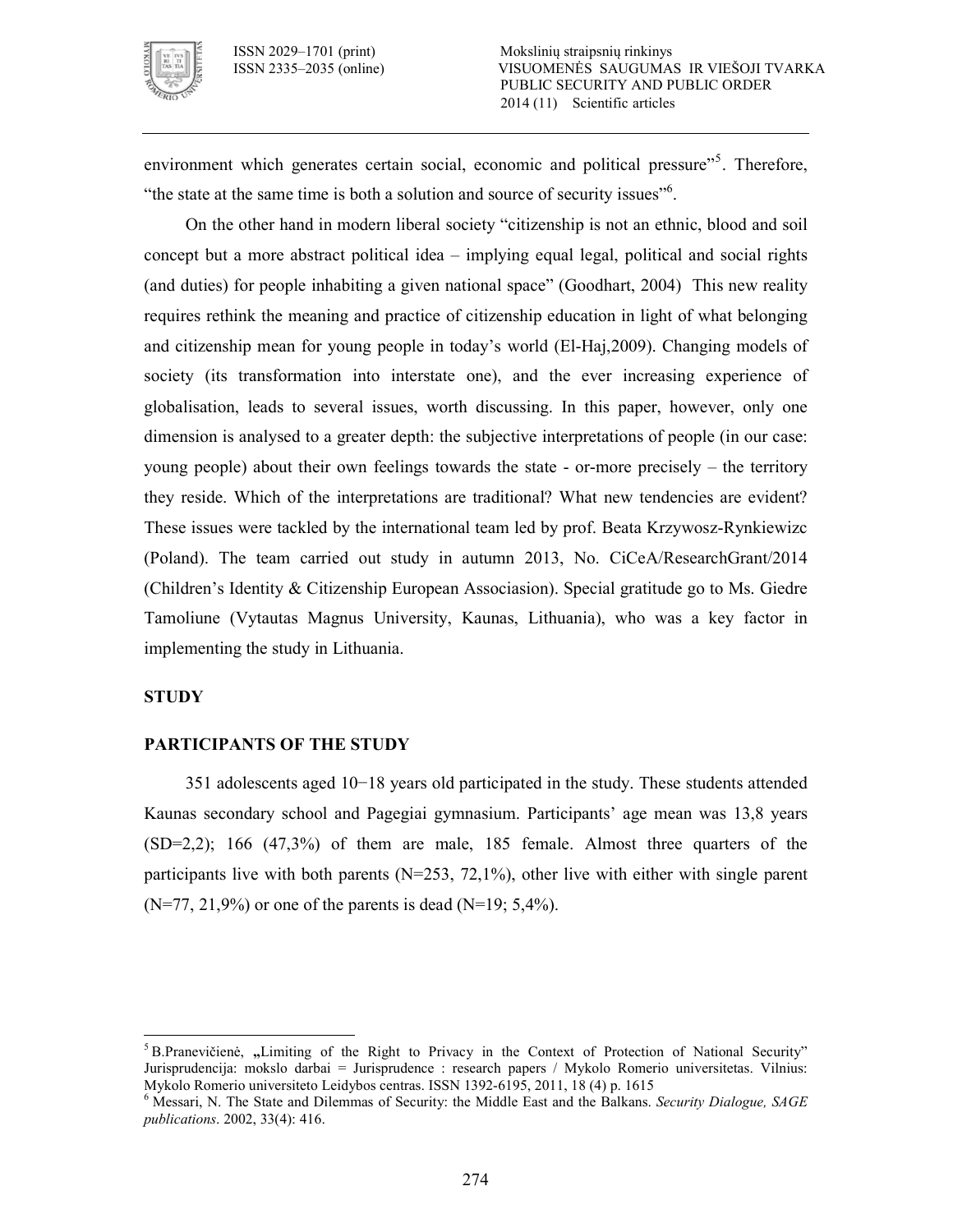

#### **METHODOLOGY**

We used 34 item young people citizenship activity questionnaire developed by co authors of this article (Beata Krzywosz-Rynkiewizc, Anna Zalewska) to evaluate adolescents' citizenship activity. Active, semi−active and passive citizenship factors were estimated in this study. These citizenship behavior dimensions were inspired by Kennedy's concept (1997, 2006) and modified with regard to other classification of citizenship and civic activity (Lewicka, 2004, 2005).

6 scales were used in this study:

- Passive citizenship dimension which represents national identity (appreciating symbols, myths and history) and patriotism (supporting your country, military service, loyalty);
- Semi-active citizenship dimension which represents loyalty (obeying the law and subordination to regulations, respect for the state) and citizen virtues, taking interest in public affairs and declared participation in elections;
- *Active citizenship and political activity dimension* which represents declared participation in conventional political activity (e.g. being a member of a political party);
- Active citizenship and social activity dimension is connected to participating in social movements and organizations working for the local society and in actions for building and maintaining local community;
- Active citizenship and working for the change dimension represents commitment to changing status quo (e.g. protests, street graffiti);
- Active citizenship and personal activity represents responsibility for oneself and one's future, engagement in self-development.

Coefficient of Cronbach's alpha were calculated to estimate the internal consistency for each scale. The results are following: passive citizenship dimension – 0,73, semi−active  $dimension - 0.58$ , active citizenship in political activity dimension  $-0.58$ , active participation in actions for change  $-0.73$ , active citizenship and social activity dimension  $-0.65$ , active citizenship and personal activity dimension  $-0.50$ . Because of low internal consistency the last mentioned scale should be interpreted with caution.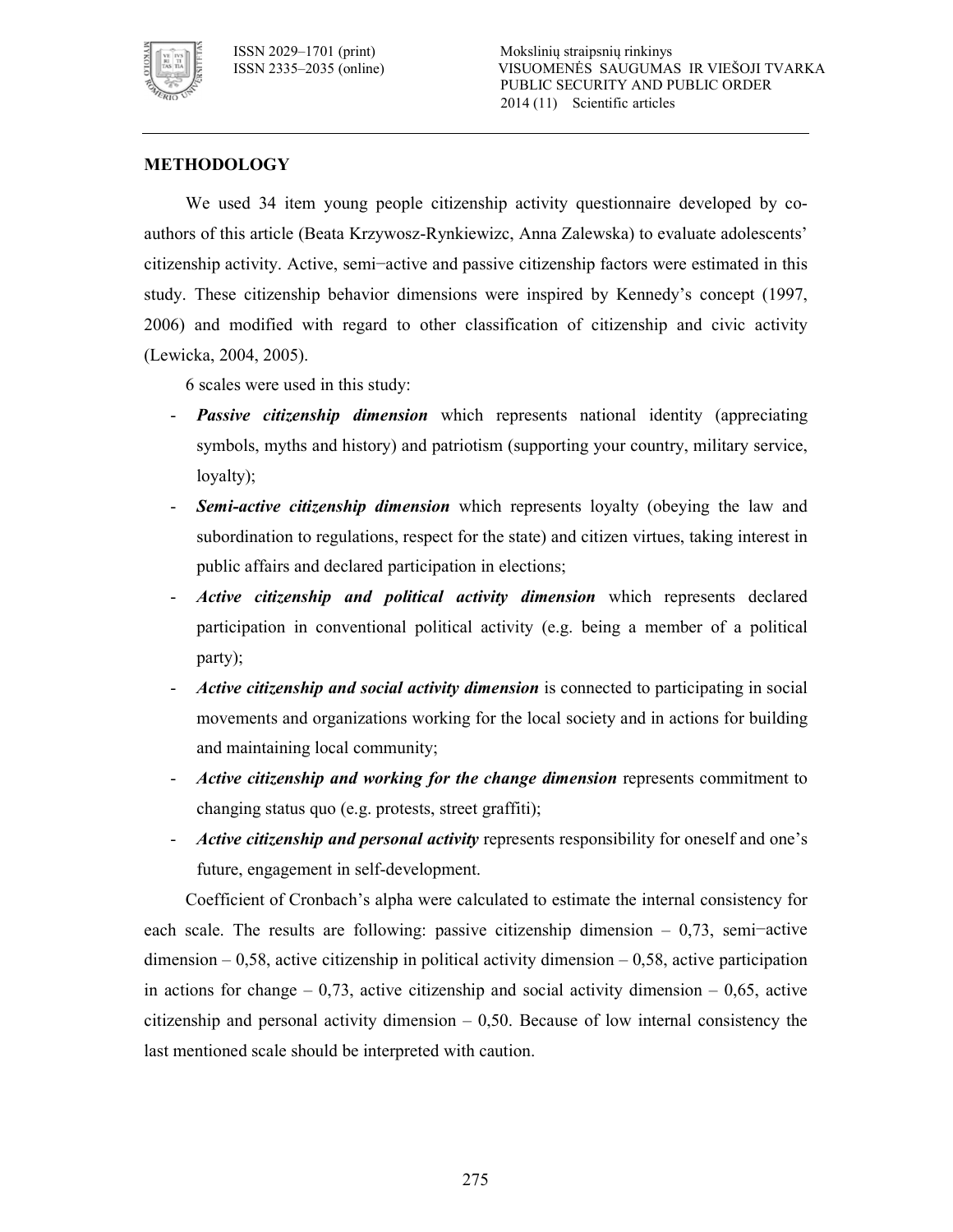

#### **PROCEDURE OF THE STUDY**

Participants were asked to answer questions of the *Active citizenship* questionnaire and answer questions concerning demographics. The questionnaires were anonymous. Parents granted permission for adolescents to participate in study.

The SPSS 18.0 package was used for a statistical analysis of empirical data. Descriptive statistics was used to describe the variables. For the statistical analysis two samples t test, as we are analyzing quite large sample data and there are no true outliers in a data. Pearson correlation coefficient statistical criteria were used to evaluate relationship between scale variables.

#### **RESULTS**

Firstly we have evaluated the prevalence of higher levels of different citizenship activity aspects. The benchmark for each citizenship activity dimension level was selected the median of each scale. Participants who gained higher scores than the particular scale's median were considered as having high activeness in particular citizenship activity dimension; and participants who gained lower scores than scale's median were considered as having low activeness in specific citizenship activity dimension.

Results of participants' activeness and intensity of citizenship behavior prevalence in each citizenship activity dimension are presented in Picture 1.



**Figure 1.** Distribution of the participants' activeness level in various aspects of citizenship activity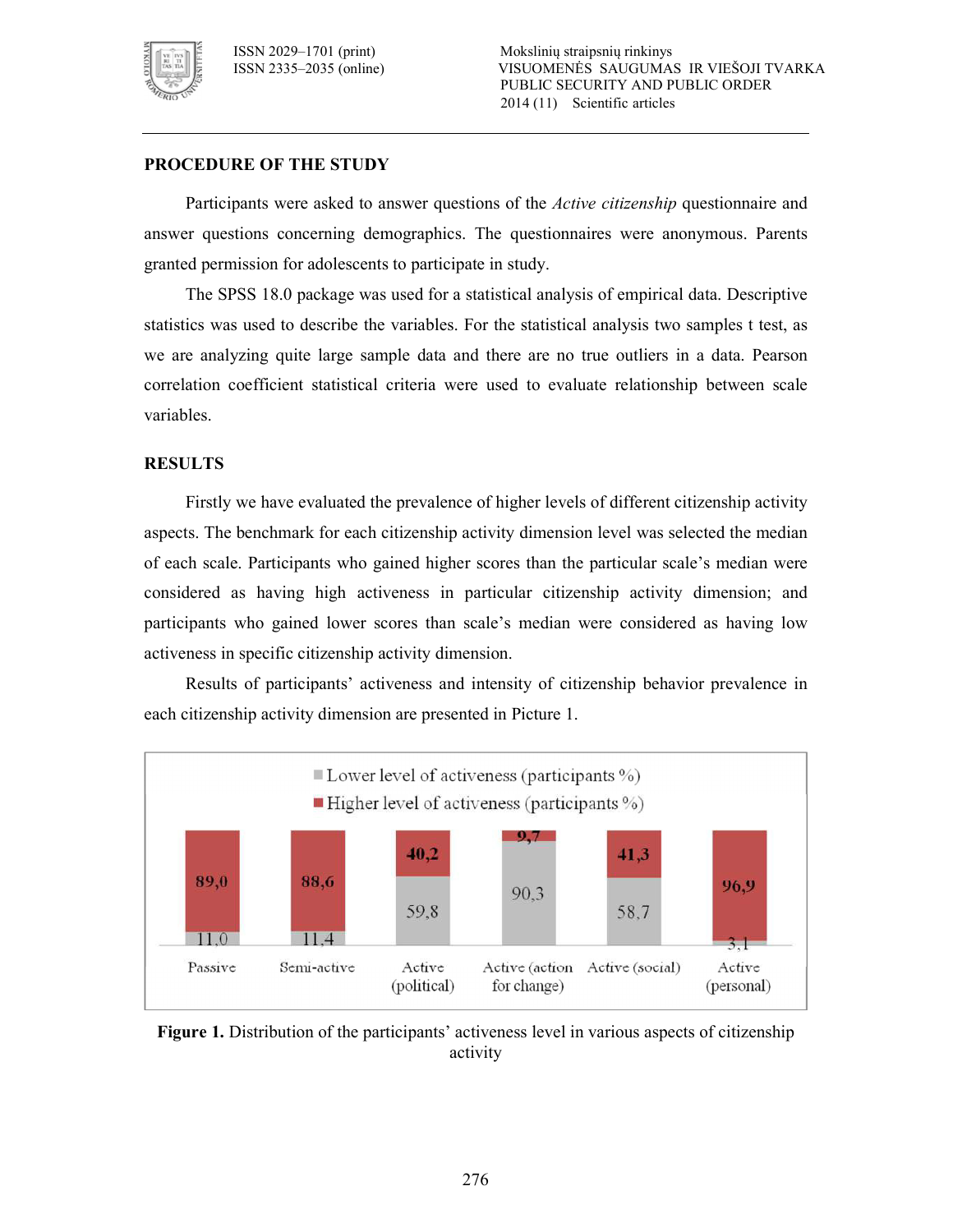

According to the results we may assume that adolescents are quite passive in citizenship activity as most of them preferred passive and semi−active citizenship activity movement and ideas, also minority of the participants are interested in active participation in citizenship activities and political actions such as political activity, actions for change and social activity. Considering these results it is surprising that almost all adolescents appreciate their personal input into citizenship activity and are actively developing one's interests and talents, other skills, taking care of one's health and physical development.

The second question of the study was aimed at evaluating whether different aspects of citizenship activity are related to participants' sociodemographic characteristics: age, gender, school type and parents family status.

Results of Pearson correlation (coefficients presented in Table 1) revealed that passive also active adolescents' citizenship activity is negatively related to participants' age – the younger is the teenager the more intense sense of citizenship he or she has and is more involved in citizenship actions. The question remains whether such results are related to psychological or social development characteristics of adolescence period, to school activities or to other factors.

|     | Passive     | Semi-active   Active |              | Active       | Active       | Active       |
|-----|-------------|----------------------|--------------|--------------|--------------|--------------|
|     | citizenship | citizenship          | citizenship: | citizenship: | citizenship: | citizenship: |
|     |             |                      | political    | actions for  | social       | personal     |
|     |             |                      | activity     | change       | activity     | activity     |
| Age | $-0,238*$   | $-0,201*$            | $-0,334*$    | $-0,040$     | $-0.141**$   | $-0,045$     |

**Table 1.** Results of relationship between citizenship activity and participants' age

Correlation coefficient is statistically significant at  $\frac{p}{0.001}$ ,  $\frac{1 \cdot p}{0.01}$  level.

| Citizenship factor/scale               | Male            | Female                 |            |
|----------------------------------------|-----------------|------------------------|------------|
|                                        | (scale mean±SD) | (scale mean \times SD) | statistics |
| Passive citizenship                    | $26,5 \pm 3,4$  | $25,2{\pm}4,1$         | $2.952**$  |
| Semi-active citizenship                | $16,5\pm2,7$    | $17,0\pm2,2$           | 1,861      |
| Active citizenship: political activity | $5,1\pm1,9$     | $4,8 \pm 1,7$          | $-1,820$   |
| Active citizenship: actions for change | $8,1\pm2,0$     | $8,1\pm2,0$            | 0.097      |
| Active citizenship: social activity    | $23,2+4,5$      | $26,0+5,2$             | $5,273*$   |
| Active citizenship: personal activity  | $17,9 \pm 2,0$  | $17,7\pm1,9$           | $-0,740$   |

**Table 2.** Gender differences in various types of citizenship activity

Student's t test statistics is significant at  $\frac{p}{0.001}$ ,  $\frac{1}{2}$  = 0,01 level.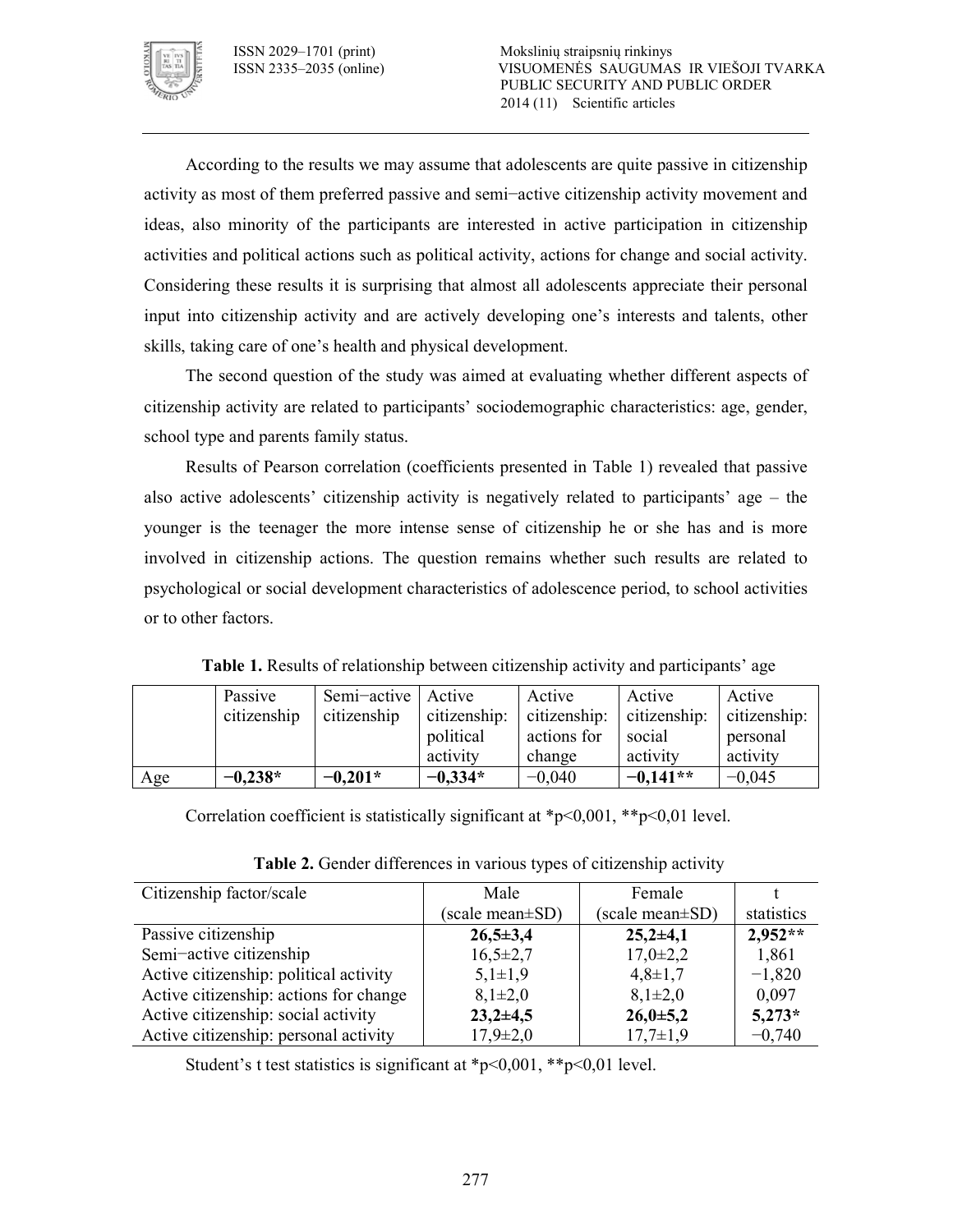

Results presented in Table 2 revealed that most of citizenship activity dimensions are not related to gender differences: girls and boys tend to participate with similar intensity in various citizenship actions. However it seems that adolescent girls are more active in citizenship behaviors as girls gained more scores in active citizenship and social activity dimensions while boys gained more scores in passive citizenship dimension.

We may assume that intensity of passive or active adolescents citizenship behaviors are not related to a school type that adolescents are attending or to a city living in (participants attending gymnasium live in town, and participants who attend secondary school live in a city; see results in Table 3).

| Citizenship factor/scale               | Gymnasium       | Secondary school |                         |
|----------------------------------------|-----------------|------------------|-------------------------|
|                                        | (scale mean±SD) | (scale mean±SD)  | statistics <sup>a</sup> |
| Passive citizenship                    | $25,7\pm3,4$    | $25.9 \pm 4.5$   | $-0,566$                |
| Semi-active citizenship                | $16,6\pm2,4$    | $17,0\pm2,5$     | $-1,645$                |
| Active citizenship: political activity | $4,9 \pm 1,8$   | $5,0\pm1,8$      | $-0,646$                |
| Active citizenship: actions for change | $7,9 \pm 1,6$   | $8,3\pm2,4$      | $-1,633$                |
| Active citizenship: social activity    | $25,0+4,9$      | $24,3\pm5,3$     | 1,183                   |
| Active citizenship: personal activity  | $17,8 \pm 1,8$  | $17,8 \pm 2,1$   | 0,058                   |

**Table 3.** Various types of citizenship activity and school type that participants attended

<sup>a</sup> All Student's t test statistics are statistically insignificant.

According to results presented in Table 4, family status may be related to intensity of citizenship behaviors: adolescents who live with both parents gained more scores both on passive, semi–active and active in social activity citizenship activity dimensions.

| Citizenship factor/scale               | Lives with both | Lives with single |            |
|----------------------------------------|-----------------|-------------------|------------|
|                                        | parents         | parent            | statistics |
|                                        | (scale mean±SD) | (scale mean±SD)   |            |
| Passive citizenship                    | $26,2{\pm}3,7$  | $24,9+4,4$        | $2,673**$  |
| Semi-active citizenship                | $17,0+2,4$      | $16,4{\pm}2,6$    | $2,065***$ |
| Active citizenship: political activity | $5,0\pm1,8$     | $4,7\pm1,8$       | 1,551      |
| Active citizenship: actions for change | $8,0{\pm}2,0$   | $8,3\pm2,1$       | $-1,124$   |
| Active citizenship: social activity    | $25,2{\pm}4,9$  | $23,3+5,4$        | $3,027**$  |
| Active citizenship: personal activity  | $17,8 \pm 1,8$  | $17,6 \pm 2,2$    | 0,952      |

**Table 4.** Parents' family status differences in various types of citizenship activity

Student's t test statistics is significant at  $\frac{p}{0.001}$ ,  $\frac{p}{0.01}$ ,  $\frac{p}{0.01}$ ,  $\frac{p}{0.05}$  level.

The data provided a logical picture of the situation: with both parents taking care of a young person, an adolescence will have more opportunities to participate in a variety of activities, to enjoy the opportunities provided by school, community, neighborhood or wider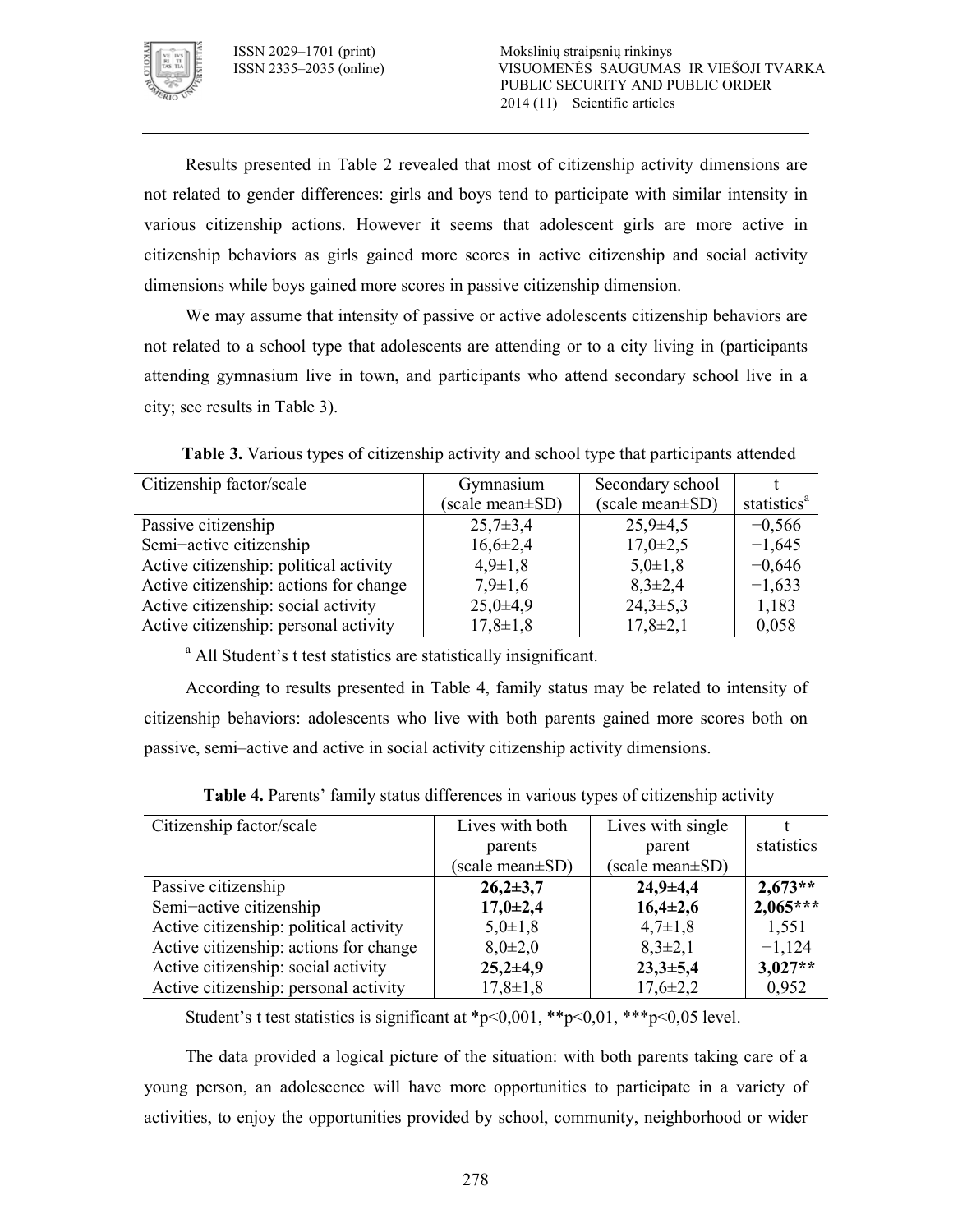

system (e.g. participation in sports activities, in public actions, join their parents in civic activities). Adolescence of single parents does not enjoy the similar opportunities.

#### **CONCLUSIONS**

Theoretical analysis revealed that even though the globalization and multicultural environments have always been the reality of a human life, however, the relative intensity of experiencing it by an each and every individual today is higher than ever. This intensity is resulted by expansion of technologies, networks and freedoms. Young people due to the networks may be experiencing globalization at an even greater intensity level. This may result in quite new conceptualization patterns on what it means to belong to a particular territory, state, and how the citizenship is conceptualized. International study aimed at examining young people' interpretations of the state  $\overline{\ }$  or  $\overline{\ }$  more precisely  $\overline{\ }$  the territory they reside was conducted in 2013, Autumn in Lithuania and six more countries. However, only data from Lithuania is presented in this paper.

Study revealed that young people (age mean was 13,8 years) are very active in their personal development, in personal pursuits and interests, much less so in political activities. This is not surprising giving the age of participants.

However, the results that the younger the respondents, the more likely he or she would associate his or her choices with active citizenship, were surprising. As the study was based on survey, it remains to be further examined the reasons for the choices, as the scores may have been also influenced by characteristics of psychology of these particular age groups (or other factors). The statistically significant differences were found when the relation between the family status and the scoring on citizenship; and this dimension should also be further investigated in order to generate more cohesive reasoning rather than stating the situation.

#### **REFERENCES**

- 1. Abu ElHaj, Th.R. Becoming Citizens in an Era of Globalization and Transnational Migration: Reimagining Citizenship as Critical Practice.// *Theory Into Practice*, 2009, 48:274–282.
- 2. Butrimė E.; Zuzevičiūtė, V. E-learning as a socio-cultural system (elements to be influenced and influencing elements) // IMSCI' 13 : Society, cybernetics and informatics : *7th international multi-conference, July 9-12, 2013, Orlando, Florida, USA : proceedings.* Florida : International Institute of Informatics and Systemics (IIIS), 2013. p. 3843.
- 3. Buzan, B. *Žmonės, valstybės ir baimė* [Individuals, the State and Fear]. Vilnius: Eugrimas, 1997.
- 4. Buzan, B. *From International to world society. English school Theory and the Social Structure*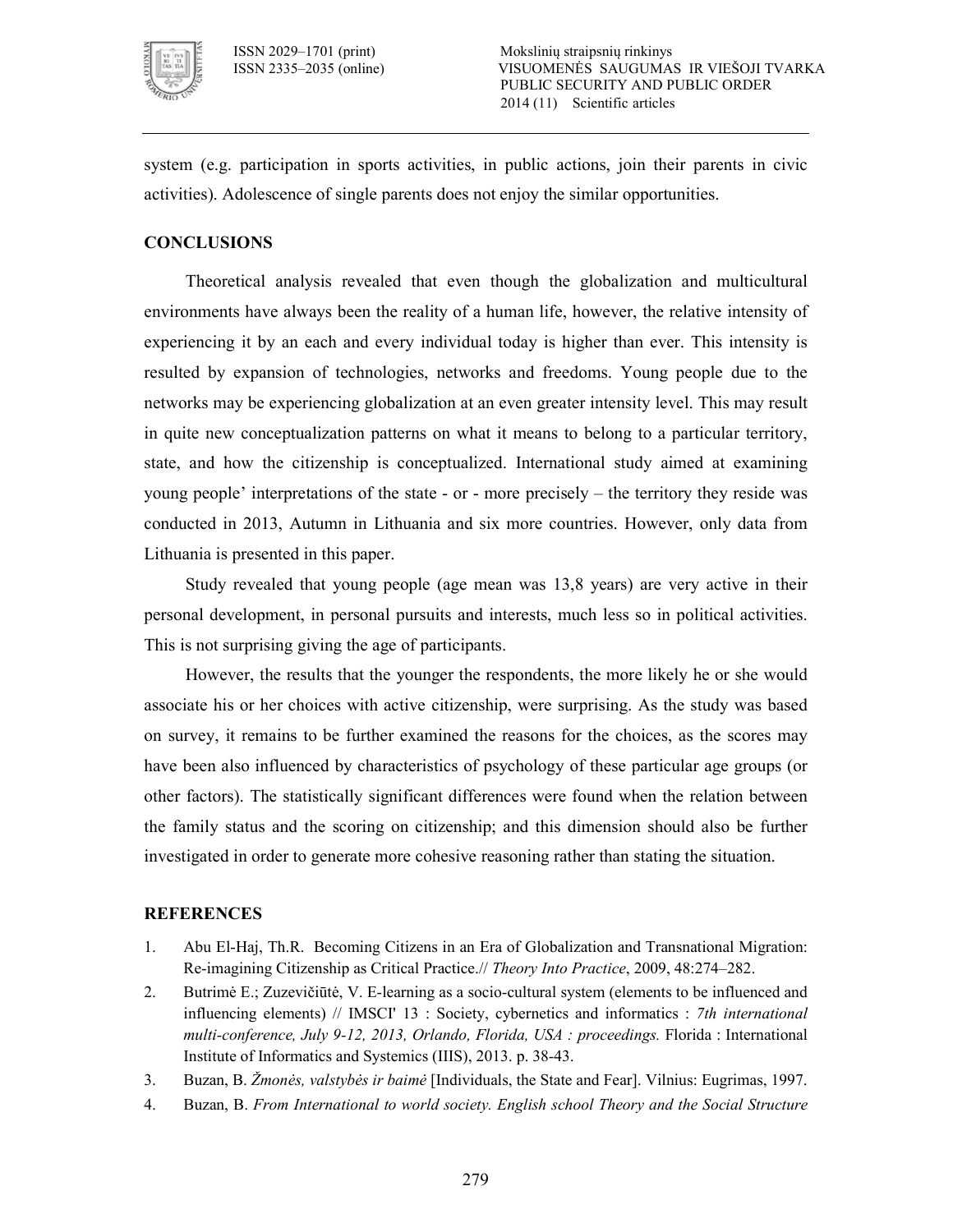

*of Globalisation.* Cambridge: Cambridge University Press, 2004.

- 5. Goodhart, D. 'Too Diverse?' *Prospect Magazine*, 2004, February, online at www.prospect magazine.co.uk.
- 6. Greičius, S.; Pranevičienė, B. Challenges to Lithuanian National Security. *Visuomenės saugumas ir viešoji tvarka*, 2010 (4).
- 7. Herbst, J. *Oblicza społeczeństwa obywatelskiego [Faces of civic society].* Warszawa: FRSO, 2005.
- 8. Kay, S. *Globalization, Power, and Security, Security Dialogue.* SAGE Publications, 2004 Vol. 35 (1).
- 9. Kennedy K. J. Citizenship Education in Review: Past Perspective and Future Needs, *In: K.J. Kennedy (ed.) Citizen Education and the Modern Stat.* NY: Routledge, 1997.
- 10. Kennedy K.J. Towards a Conceptual Framework of Understanding Active and Pasive Citizenship, *Unpublished Report in: J. Nelson & D. Kerr, Active Citizenship in INCA Countries: definitions, policies, practices and outcome.* QCA, London, 2006.
- 11. Lewicka M. Ways to make people active: The role of place attachment, cultural capital, and neighborhood ties. *Journal of Environmental Psychology*. 2005, 25, 381-395.
- 12. Lewicka, M. *Kup pan książkę... Mechanizmy aktywności obywatelskiej Polaków [Buy a book... mechanisms of Poles' citizenship activity].* Studia Psychologiczne, 2004, 42, 4, 65-82.
- 13. Malkki L. National Geographic: The Rooting of Peoples and the Territorialization of National Identity among Scholars and Refugees. In Culture, Power, Place: Explorations in Critical Anthropology (eds. Akhil Gupta, James Ferguson), 1997, 978-0-8223-1940-5.
- 14. Messari, N. The State and Dilemmas of Security: the Middle East and the Balkans. *Security Dialogue, SAGE publications*. 2002, 33(4): 416.
- 15. Pranevičienė, B. Limiting of the Right to Privacy in the Context of Protection of National Security. *Jurisprudencija: mokslo darbai = Jurisprudence : research papers*. Vilnius: MRU, 2011, 18 (4)
- 16. TheissMorse, E. Conceptualizations of good citizenship and political participation. *Political Behaviour*. 1993, 15, (4) 355380.
- 17. Wendt, A. *Social Theory of International Relations.* Cambridge University Press, 1999.
- 18. Zuzeviciute V.; Butrime E. Network-Based Continuous Education Opportunities: Case of X Medical University in Lithuania. *In E-Learning as a Socio-Cultural System: A Multidimensional Analysis. IGI Global.Disseminator of Knowledge,* 2014. (*in publishing*, see: http://www.igi global.com/publish/call-for-papers/call-details/972)
- 19. Zuzevičiūtė V.; Teresevičienė M. *Towards the Professionalisation of Adult Educator's Activities: Challenges and perspectives.* Monography. Institute for International Cooperation of the German Adult Education Association-dvv international, Germany- Poland, Warszawa, 2009, pp.223.
- 20. Zuzevičiūtė, V.; Žvinienė, V. *Projektų vadyba švietime : studijų knyga aukštųjų mokyklų studentams.* Kaunas : Pasaulio lietuvių centras, 2011, 152 p.